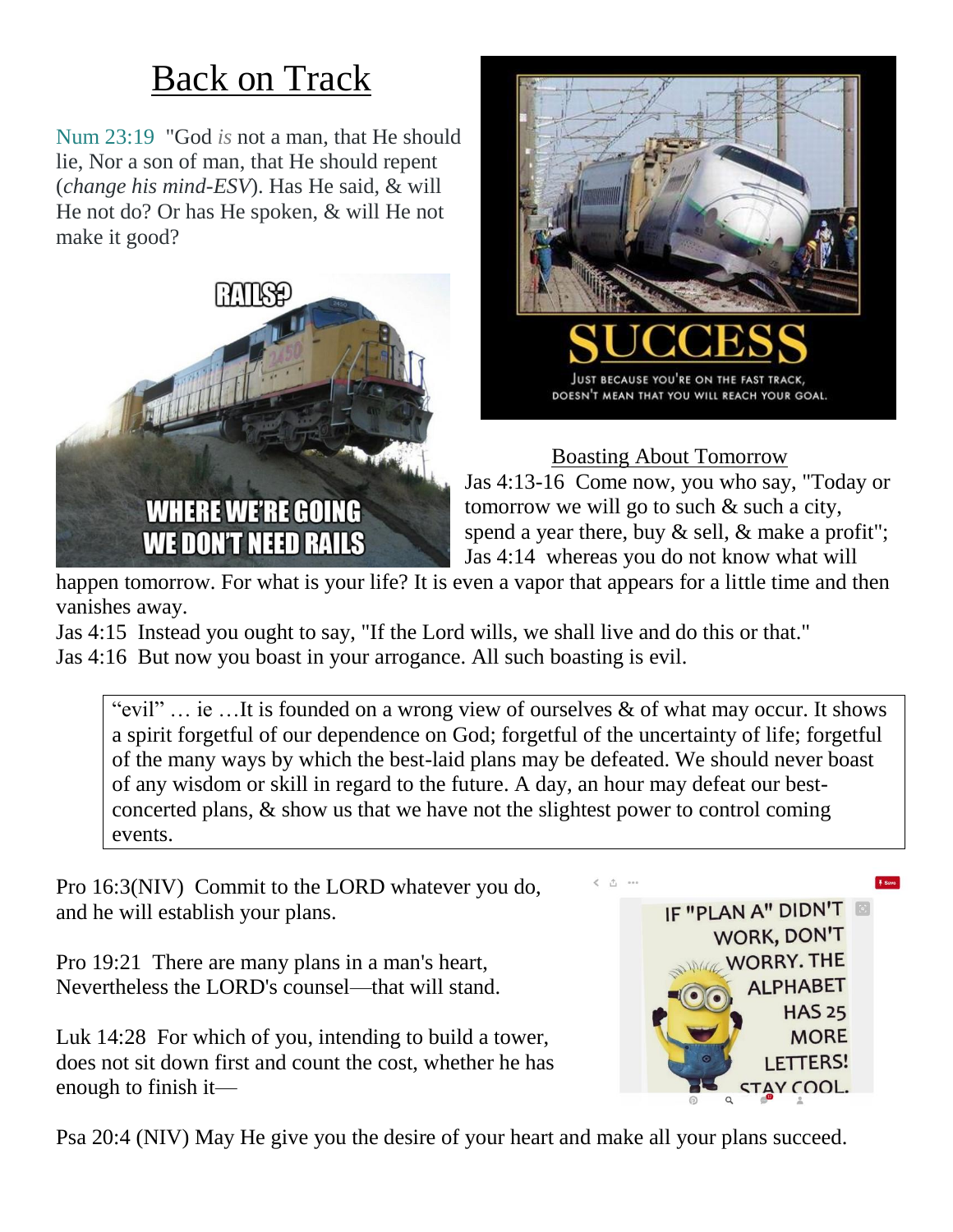Rom 13:11 Besides this **you know the time**, that the hour has come for you to wake from sleep. For **salvation is nearer to us now than when we first believed.** *(… Your date of baptism?)* Rom 13:12 The night is far gone; the day is at hand. So then let us cast off the works of darkness and put on the armor of light.

In Jan 2020 (… a lifetime ago) The CgiCanada ministry showed us the strategic plan for the next 5 years for the church

- our adjusted Mission, Vision & Core Values ...
- $\bullet$  our 2 key objectives,
- 3 categories of External Forces acting against the Church
- 3 categories of Internal Challenges that obstruct the Church
- the 6 or 7 Critical Success Factors for each congregation to assess  $\&$  improve upon ... for us to have success in our strategic plan

For the past few months … we were to be working on the CSF #1 … *Are we doing better?*

#### **CSF #1 - Personal Health -- Gap Score = 6**

#### *Objective: To ensure brethren prioritize their physical health*

#### **Thoughts influencing the Gap Score:**

- Six of our members have Type 2 Diabetes
- Food quality (of after service food) has improved after it was mentioned
- Members need to balance food & exercise
- Some members promote health benefits of a "Gen 1:29 Vegan Diet"
- Others assert scriptural support for eating meat eg Clean & Unclean (Lev 11 & Deu 14)
- knowledgeable of Conventional & Alternative Medicine -value of both & appropriate uses

#### Rom 14:17 For the kingdom of God is not a matter of **eating and drinking** but of **righteousness** and **peace** and **joy** in the Holy Spirit.

1Ti 4:8 for while **bodily training** is of some value, **godliness** is of value in every way, as it holds promise for the present life **and** also for the life to come.

3Jn 1:2 Beloved, I pray that all may go well with you and that you may **be in good health**, as it goes well with your soul.

How I picture my food looking after someone asks me to share.





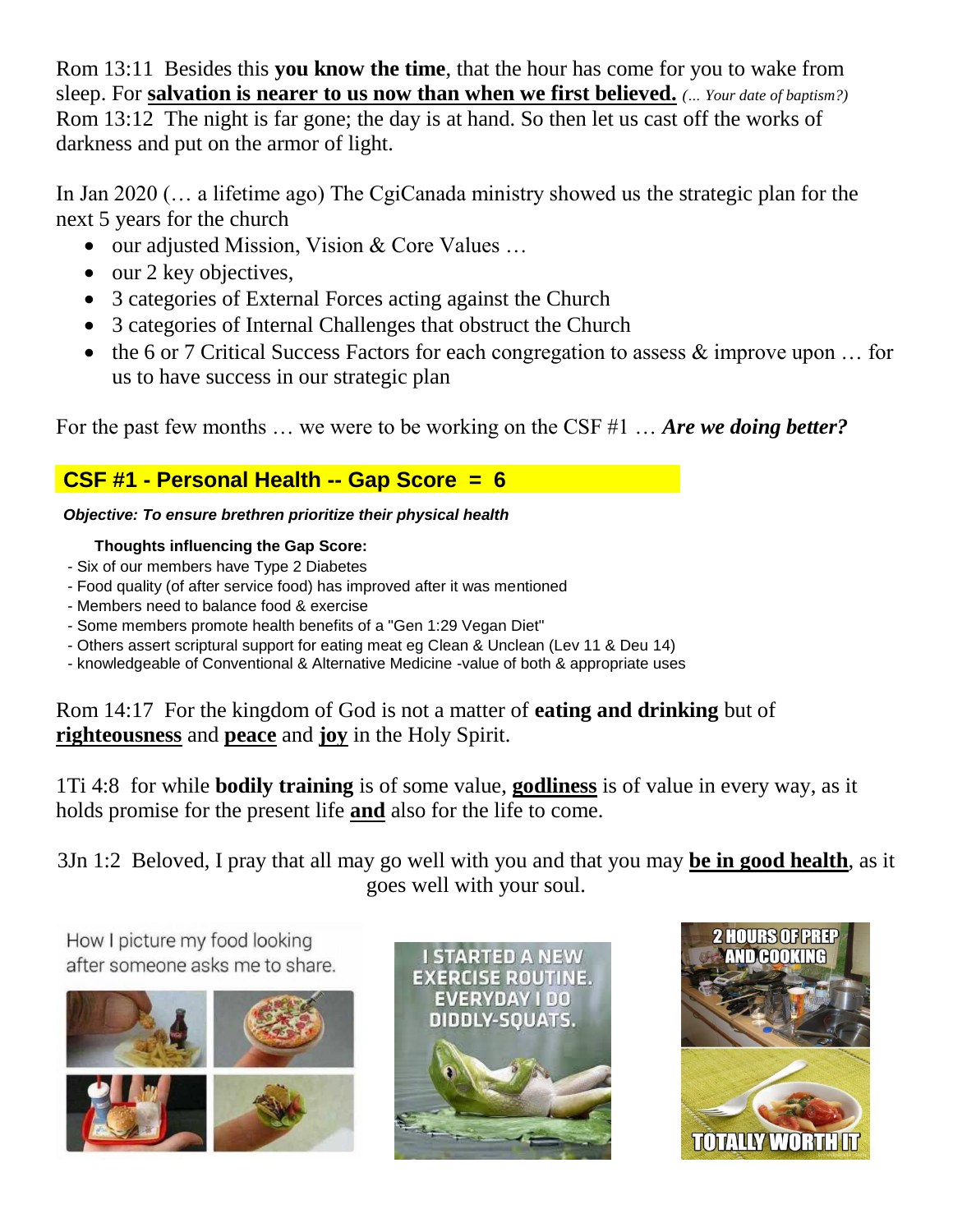(1 page view) **CgiCanada 5 Year Plan to 2025**

CgiCanada – Mission - *To …*

CgiCanada – Vision – *By 2025, we will …*

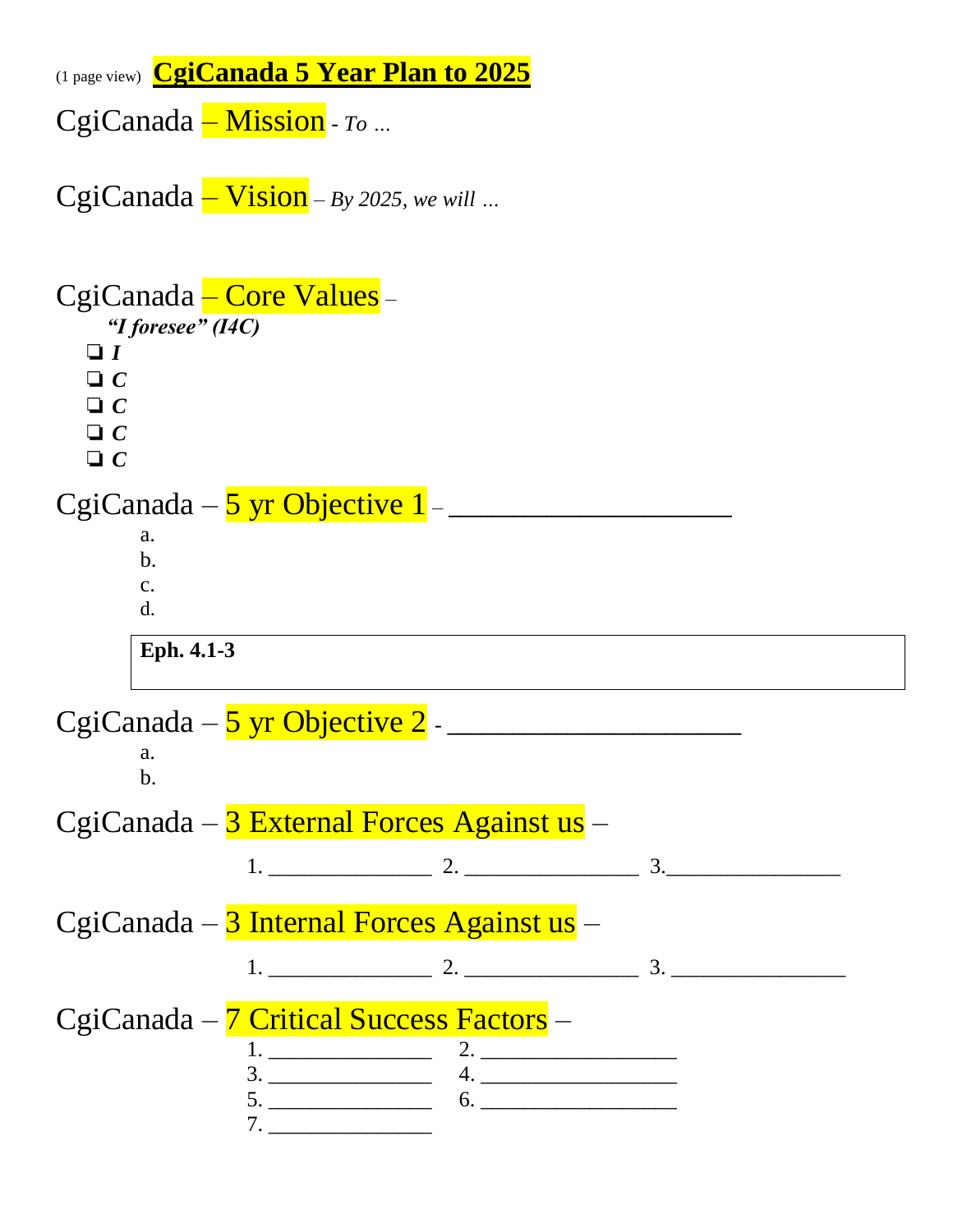(1 page view) CgiCanada 5 Year Plan to 2025

CgiCanada - Mission - To preach the good news of the Kingdom to all peoples, primarily within Canada, as a witness and a warning; and to nurture and prepare disciples to reign with Jesus Christ.

CgiCanada - Vision - By 2025, we will have a reputation for being a healthy Church of God organization - with a ministry that is respected and easy to approach due to our servant leadership culture and our ability to effectively proclaim and teach the Word of God.

## CgiCanada - Core Values -

"I foresee" (I4C)

- $\Box$  Integrity Rom 12:9; Jos 24:14
- $\Box$  Courage Prov 28:1
- $\Box$  Care Eph 4:32

 $\Box$  Courtesy – Gal 5:13-14

 $\Box$  Consideration - Heb 10:24

## Values to Light Your Way

|                                        | $\mathbf{v}$ and $\mathbf{v}$ and $\mathbf{v}$ and $\mathbf{v}$ and $\mathbf{v}$ |                   |                |
|----------------------------------------|----------------------------------------------------------------------------------|-------------------|----------------|
| Accuracy Compassion Friendship Loyalty |                                                                                  |                   |                |
| Achievement Courage                    |                                                                                  | Happiness Passion |                |
| Adventure Creativity                   |                                                                                  | Harmony Power     |                |
| Authenticity Discipline                |                                                                                  | Health            | Security       |
| Balance                                | Excellence                                                                       | Humor             | Stability      |
| Bravery                                | Ethics                                                                           | Integrity         | Time           |
| Collaboration Faith                    |                                                                                  | Justice           | Transformation |
| Connection Freedom                     |                                                                                  | Learning          | Wealth         |
|                                        |                                                                                  |                   |                |

## $CgiCanada - 5 yr Objective 1 - To help God's people:$

- a. Walk worthy of our vocation;
- b. Maintain humility while forbearing one another in charity;
- c. Keep the unity of the Spirit in the bond of peace;
- d. Discover, develop & use their gifts towards being active members of the body of Christ

"Eph. 4.1-3 I therefore, the prisoner of the Lord, beseech you that ye walk worthy of the vocation wherewith ye are called. With all lowliness and meekness, with longsuffering, forbearing one another in love; Endeavouring to keep the unity of the Spirit in the bond of peace."

## $CgiCanada - 5 yr Objective 2 - To have an evangelism program$

- a. That is robust and uncompromising in its Biblical content and ability to address current affairs; and
- b. That leverages technology and word of mouth.

## CgiCanada – 3 External Forces Against us –

1. Political Winds 2. Moral Redefinition 3. Social Unrest

### CgiCanada – 3 Internal Forces Against us –

1. Division 2. Disrespect 3. Growing weakness

## CgiCanada – 7 Critical Success Factors –

- 1. Personal Health 2. Healthy Congregations
- 3. Staying Relevant 4. Biblical Fluency
- 5. Lead By Example 6. Communication
- 7. Spiritual Well-Being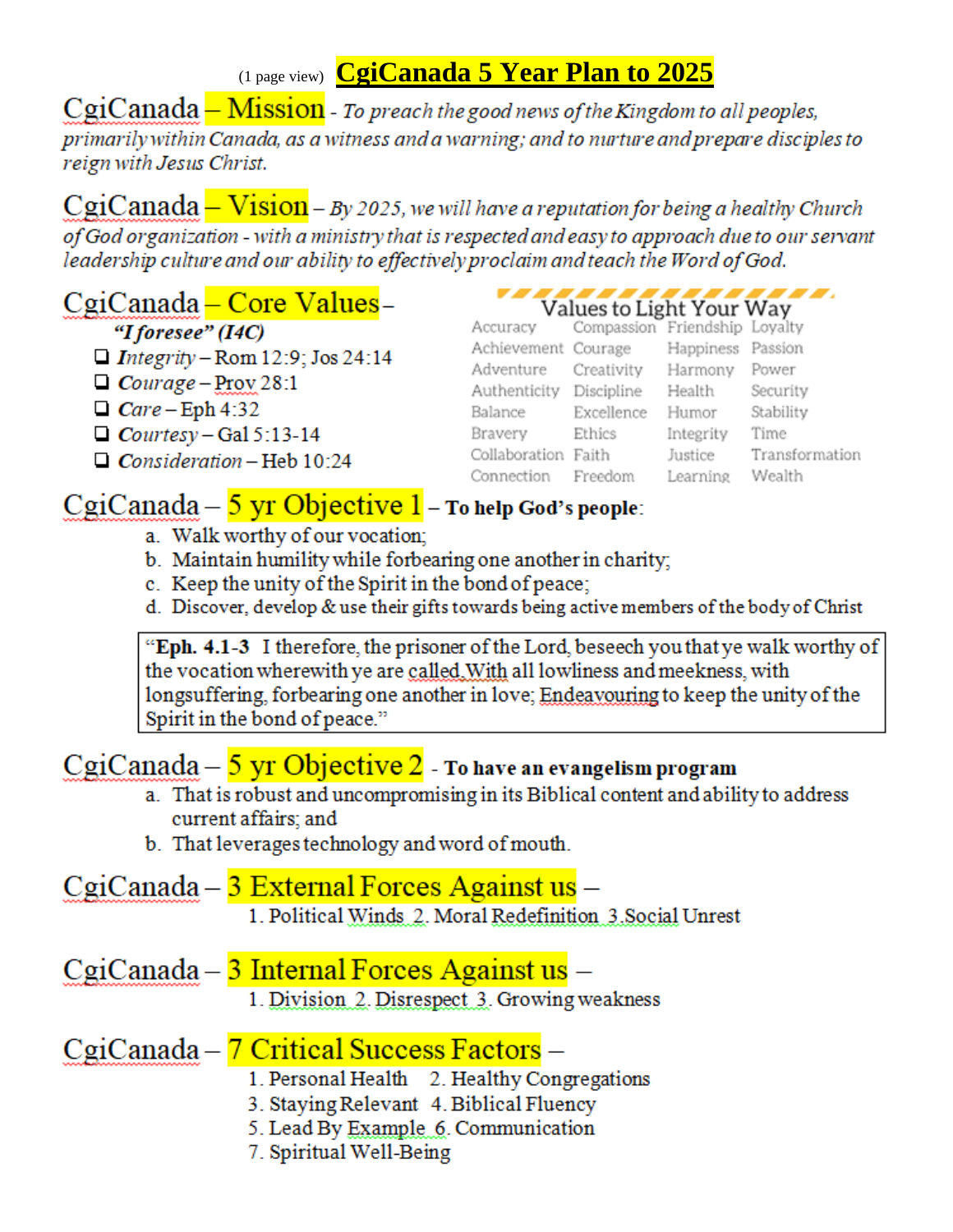| CSF #6 - Communication -- Gap Score = $4$                                          |     |         |               |
|------------------------------------------------------------------------------------|-----|---------|---------------|
| Objective: To improve in teaching effectiveness and interpersonal communication    |     |         |               |
| <b>Thoughts influencing the Gap Score:</b>                                         |     |         |               |
| - Ottawa may benefit from Burlington "family fellowship" spokesman's club training |     |         |               |
| - Ottawa members do well with "Listening" - a key part of communication            |     |         |               |
| - French Translation & hard of hearing technology assists members and visitors     |     |         |               |
| - Counselling skills might help communicate member problems                        |     |         |               |
|                                                                                    |     |         |               |
|                                                                                    |     |         |               |
| Task                                                                               | Who | by When | <b>Status</b> |
|                                                                                    |     |         |               |
|                                                                                    |     |         |               |
|                                                                                    |     |         |               |
|                                                                                    |     |         |               |

# The 7 Steps to Effective Communication



#### Scripture tips on Communication

Jas 1:19-20 Know this, my beloved brothers: let every person be quick to **hear**, slow to speak, slow to anger; for the anger of man does not produce the righteousness of God.

Col 4:6 Let your speech always be gracious, seasoned with salt, so that you may know how you ought to answer each person (*not "people"* … each person)